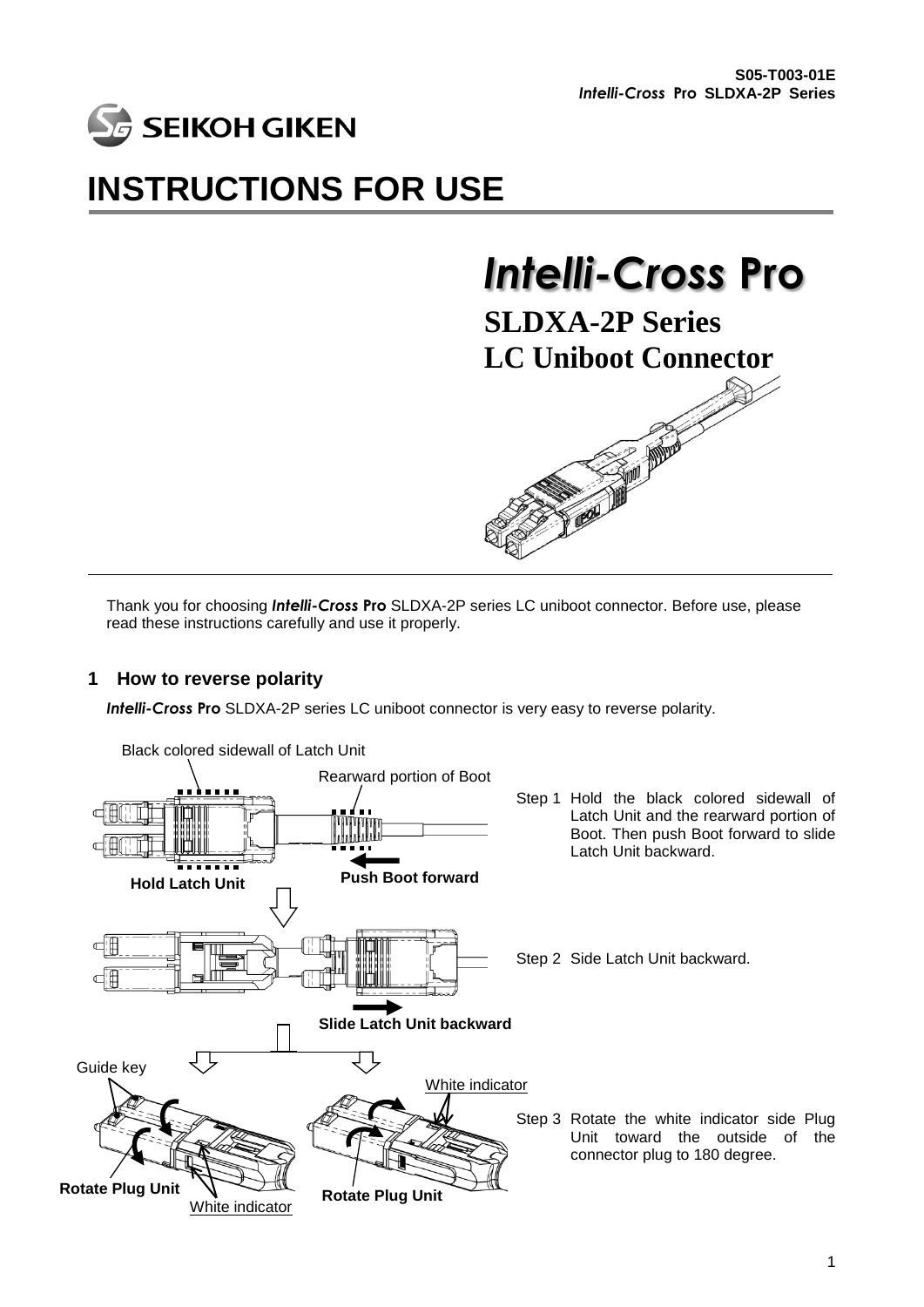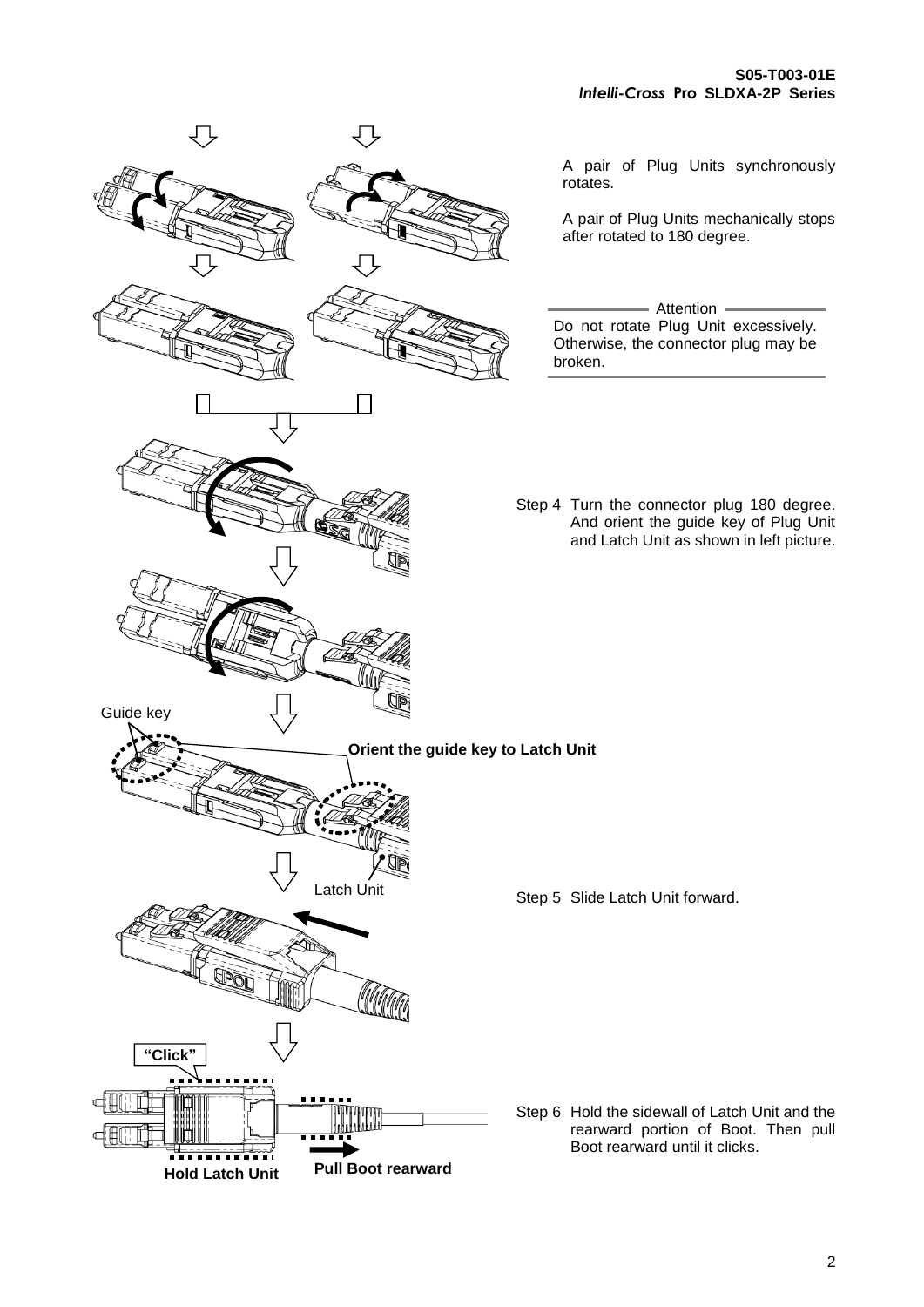### **2 How to use Optional Push-Pull Tool**

Optional Push-Pull Tool can be installed to this product. Optional Push-Pull Tool can be broken off in the middle, in case the shorter push-pull tool is required.

(1) How to install Optional Push-Pull Tool

Even while the connector plug is mated to the adaptor, Optional Push-Pull Tool can be installed to the connector plug.



(2) How to remove Optional Push-Pull Tool

While the connector plug is mated to the adaptor, Optional Push-Pull Tool can not be removed from the connector plug.



Pinch and push both front sides of Optional Push-pull Tool to warp inside. Keep warping inside and pull Optional Push-pull Tool backward to remove from connector.